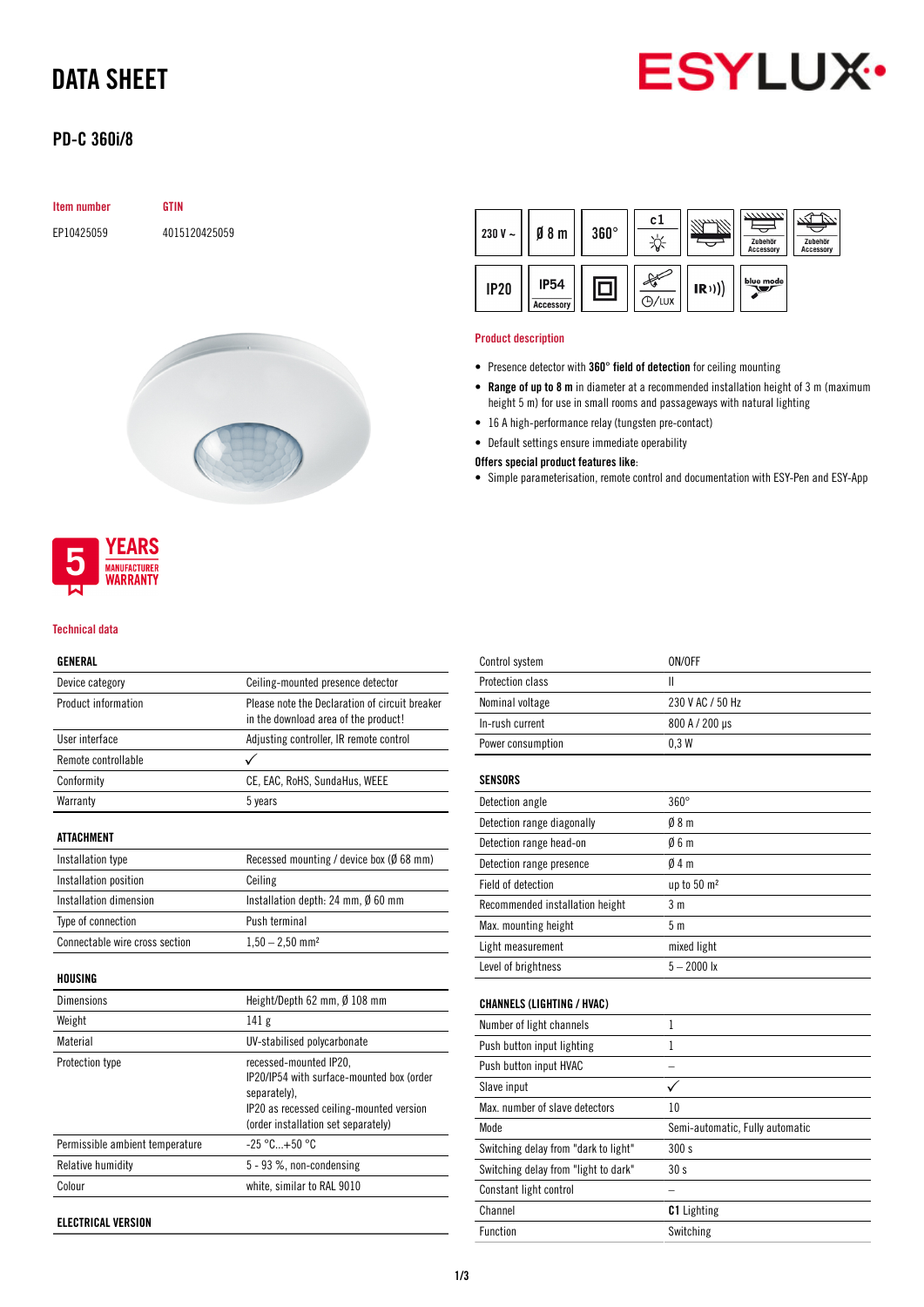## DATA SHEET



## PD-C 360i/8

| Item number        | <b>GTIN</b>   |                                                                                                   |                       |                                  |
|--------------------|---------------|---------------------------------------------------------------------------------------------------|-----------------------|----------------------------------|
| EP10425059         | 4015120425059 |                                                                                                   |                       |                                  |
| Switching capacity |               | 230 V/50 Hz, 16 AX<br>2300 W/10 A (cos phi $= 1$ )<br>1150 VA/5 A (cos phi = $0,5$ )<br>600 W LED | Push button input     |                                  |
|                    |               |                                                                                                   | Impulse feature       |                                  |
|                    |               |                                                                                                   | Switch-off delay time | 60 s30 min (adjustable in steps) |
| Switch contact     |               | make contact / non-floating                                                                       |                       |                                  |

## Accessories

| <b>Product designation</b>        | <b>GTIN</b>   |
|-----------------------------------|---------------|
| Ceiling-mounted presence detector |               |
| PD-C 360/8 Slave                  | 4015120055379 |
| PD-C 360/24 Slave                 | 4015120055386 |
| PD-C 360/32 Slave                 | 4015120427770 |
| Cover                             |               |
| <b>COMPACT COVER SET 8 SR</b>     | 4015120425936 |
| <b>COMPACT COVER SET 8 BK</b>     | 4015120007521 |
| Electrical accessories            |               |
| FILTER 230 V                      | 4015120426988 |
| Mounting                          |               |
| COMPACT MOUNTING BOX IP20 SM WH   | 4015120425370 |
| COMPACT MOUNTING BOX IP20 SM SR   | 4015120425387 |
| COMPACT MOUNTING BOX IP54 SM WH   | 4015120425905 |
| COMPACT MOUNTING BOX IP54 SM SR   | 4015120425912 |
| MOUNTING SET IP20 FM 62 WH        | 4015120425929 |
| COMPACT MOUNTING BOX IP54 SM BK   | 4015120426940 |
| COMPACT MOUNTING BOX IP20 SM BK   | 4015120426933 |
| Protection                        |               |
| BASKET GUARD ROUND SMALL          | 4015120425615 |
| <b>BASKET GUARD ROUND LARGE</b>   | 4015120425608 |
| Remote control                    |               |
| ESY-Pen                           | 4015120425356 |
| REMOTE CONTROL MDi/PDi            | 4015120425509 |
| Mobil-PDi/MDi-universal           | 4015120433993 |